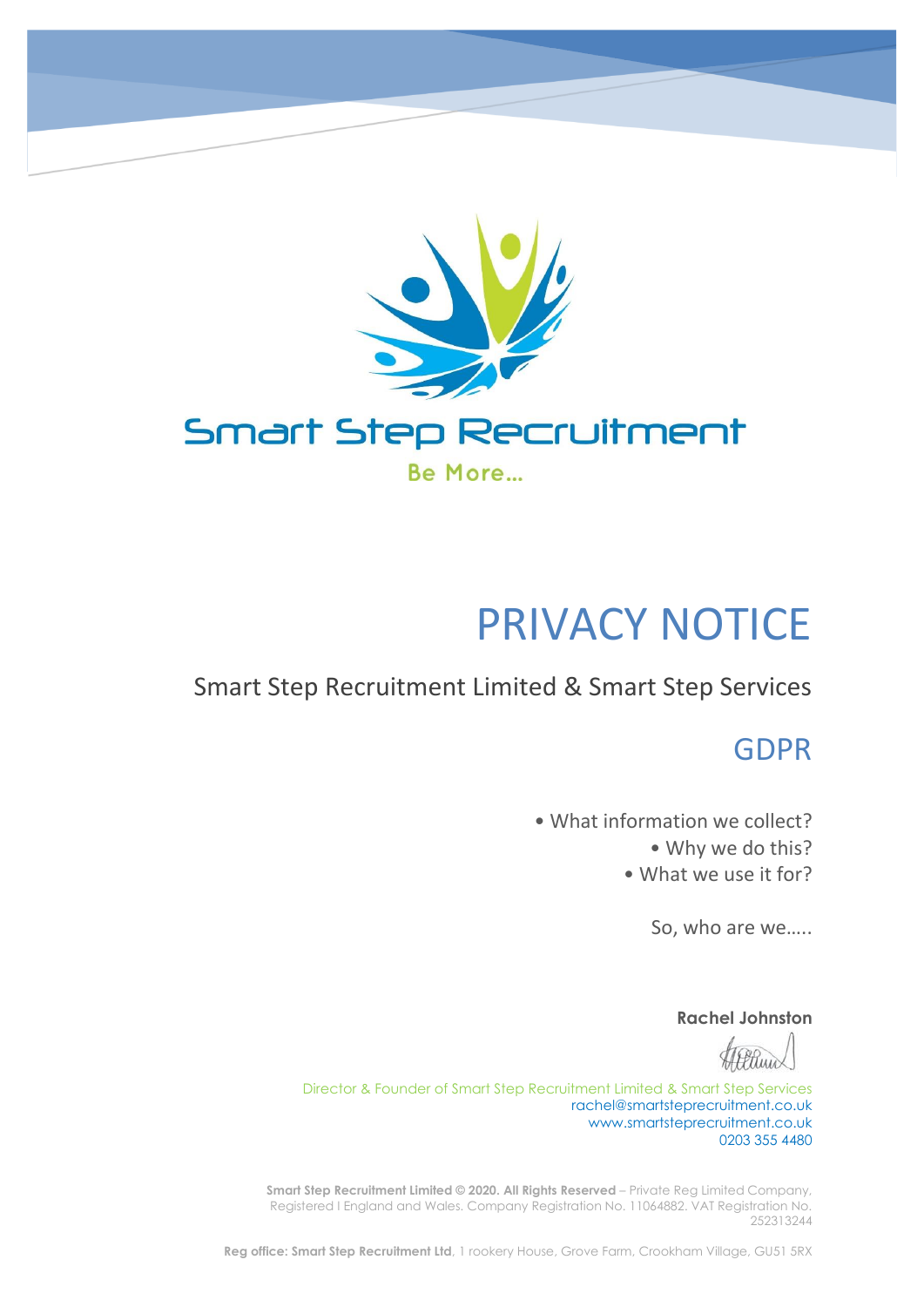

# **PRIVACY NOTICE**

What is our Privacy Policy?

### Who we are

*"At Smart Step Recruitment Limited, we are committed to maintaining the trust and confidence of our visitors to our web site. In particular, we want you to know that Smart Step Recruitment is not in the business of selling, renting or trading email lists with other companies and businesses for marketing purposes. We just don't do that sort of thing. But just in case you don't believe us, in this Privacy Policy, we've provided lots of detailed information on when and why we collect your personal information, how we use it, the limited conditions under which we may disclose it to others and how we keep it secure. Grab a cuppa and read on."*

### Types of data we collect

#### What is our Privacy Policy?

### **SMART STEP CANDIDATE AND CLIENT PRIVACY POLICY**

Smart Step Recruitment Limited is a company registered in England and Wales which is a recruitment agency / employment agency / Services (collectively referred to as "SSR" or "Smart Step" or "SSRLTD", "we" or "us" in this policy). Also Trading as "Smart Step Services". This notice applies to current and former employees, workers, subcontractors, and candidates seeking permanent roles with SSR clients. References in this notice to "you" or "your" refer data of the individual's engaged by the Limited Company Contractor. This notice does not confer, imply, or create any direct contractual relationship between Smart Step Recruitment Ltd and any individual engaged or employed by the Limited Company Contractor.

**This notice does not form part of any contract of employment or other contract to provide services.** We may update this notice at any time.

#### **OVERVIEW**

Maintaining the security of your data is a priority at Smart Step, and we are committed to respecting your privacy rights. We always pledge to handle your data fairly and legally. SSR is also dedicated to being transparent about what data we collect about you and how we use it.

This policy, which applies whether you visit our office, use your mobile device, or go online, provides you with information about:

- how we use your data;

- what personal data we collect;
- how we ensure your privacy is maintained; and
- your legal rights relating to your personal data.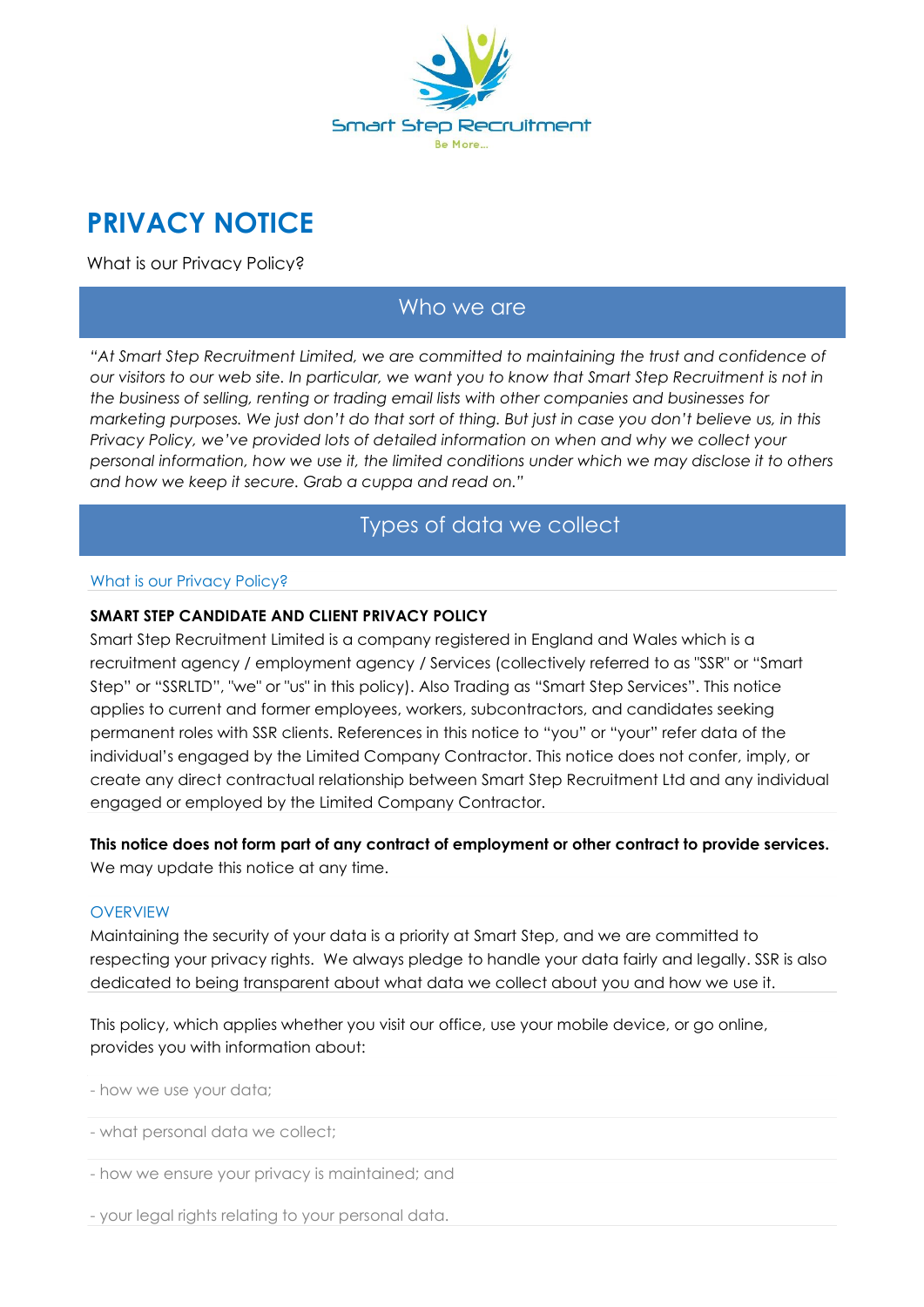

### **Wifi**

**If you use our wifi in our offices.**

*When you use SMART STEP RECRUITMENT or SMART STEP SERVICES Wi-Fi we DON'T collect data about:*

- *a) your device;*
- *b) the volume of data which you use;*
- *c) the websites and applications which you access; and*
- *d) your usage by access time, frequency, and location.*

# Mailing Lists

As part of the registration process for recruitment, we collect personal information such as name, telephone number and email address. We collect information for a couple of reasons: to tell you about stuff you've asked us to tell you about; to contact you if we need to obtain or provide additional information; to check our records are right and to check every now and then that you're happy and satisfied.

WE DON'T TRADE OR RENT EMAIL LISTS WITH OTHER ORGANISTATIONS AND BUSINESSES.

### **THE CLIENT**

• This is for sending CV's to Client, Terms of Business (legal documentation) and invoices. Also, some clients prefer to be contacted on their work mobiles or Personal mobiles, which they will advise. This is added to their profile *(Under preferred method of contact).*

On rare occasions we send competitions and eShots which is in a JPEG or PDF format, but if the client wishes not to receive them we add them to my non-marketing list.

### **THE CANDIDATE**

• Smart Step use candidates email addresses to send them interview confirmation and job specifications, we contact the candidates via telephone number and where the candidates give us the authority we will text (SMS) them, due to them not being contactable any other way and in some cases, candidates advise us to email them.

Information we collect from candidates during or after placement is made:

- NI Number
- Full home address including post code
- Email address
- Phone number inc; mobile
- D.O.B inc; Gender on some occasions photographs
- Reference details

**N.B BANK ACCOUNT DETAILS -** *Smart Step Recruitment DO NOT hold bank account details or information as we are not a Temporary Recruitment agency. If for any reason a candidate is selfemployed, and they do a contract role and Smart Step Recruitment Have to pay them direct then we ask for an invoice to be raised (under their company) which is destroyed after payment is made. Salary, annual leave and pension information for employees only.*

If you want to unsubscribe to general mailings at any time of the day or night by emailing our data protection officer Rachel Johnston - rachel@smartsteprecruitment.co.uk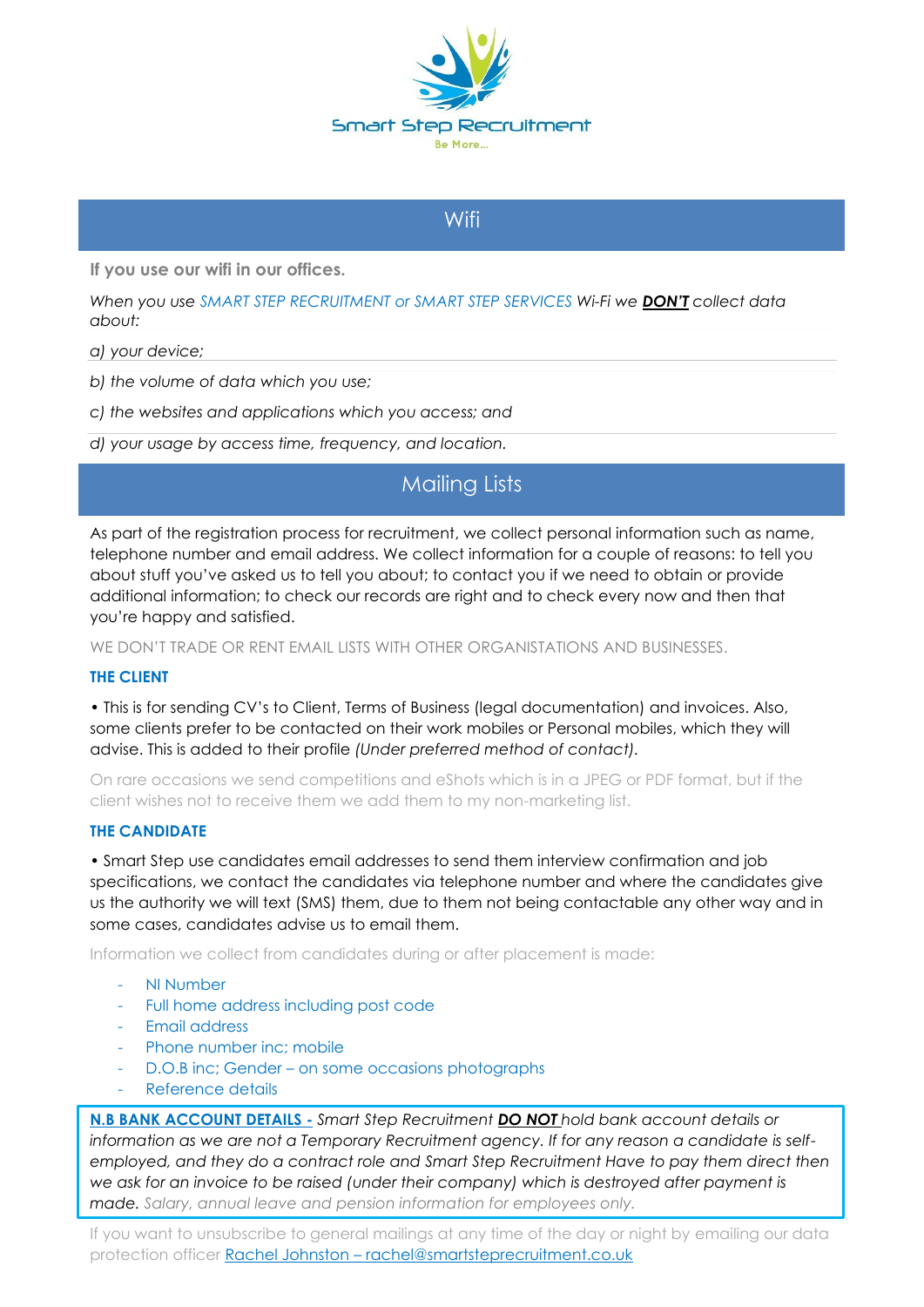

# Website Cookies – Google Analytics

*"When someone visits www.smartsteprecruitment.co.uk we use a third-party service, Google Analytics, 123-Reg, to collect standard internet log information and details of visitor behaviour patterns. We do this to find out things such as the number of visitors to the various parts of the site. This information is only processed in a way which does not identify anyone. We do not make, and do not allow Google to make, any attempt to find out the identities of those visiting our website."*

# Information about criminal convictions

We may only use information relations to criminal convictions where the law allows us to do so. This will usually be where such processing is necessary to carry out our obligations and provided we do so in line with our data protection policy.

Less commonly, we may use information relating to criminal convictions where it is necessary in relation to legal claims, where it is necessary to protect your interested (or someone else's interests) and you are not capable of giving your consent, or where you have already made information public.

# How is your personal information collected?

We typically collect personal information about employees, workers and sub-contractors through the application, recruitment or engagement process, either directly from individuals or sometimes from our client background check provider (ie Simplicity In Business Limited). We sometimes collect additional information from third parties including former employers, credit reference agencies or other background checks agencies. We also collect your information from CV Libraries and job boards.

We collect additional personal information during the services you provide to us throughout the period of you providing services to us.

### HOW WE USE PARTICULARLY SENSITIVE PERSONAL INFORMATION

"Special Categories" of particularly sensitive personal information require higher levels of protection. We need to have further justification for collecting, storing, and using this type of personal information.

Less commonly, we may process this type of information where it is needed in relation to legal claims or where it is needed to protect your interests (or someone else's interests) and you are not capable of giving your consent, or where you have already made information public. We may also process such information about members or former members on the course of legitimate business activities with the appropriate safeguards.

### DO WE NEED YOUR CONSENT?

We do not need your consent if we use special categories of your personal information in accordance with our written policy to carry out our legal obligations or exercise specific rights. In limited circumstances, we may approach you for your written consent to allow us to process certain particularly sensitive data. If we do so, we will provide you with full details of the information that we would like and the reason we need it, so that you can carefully consider whether you wish to consent. You should be aware this is not a condition of your contract with us that you agree to any request for consent from us.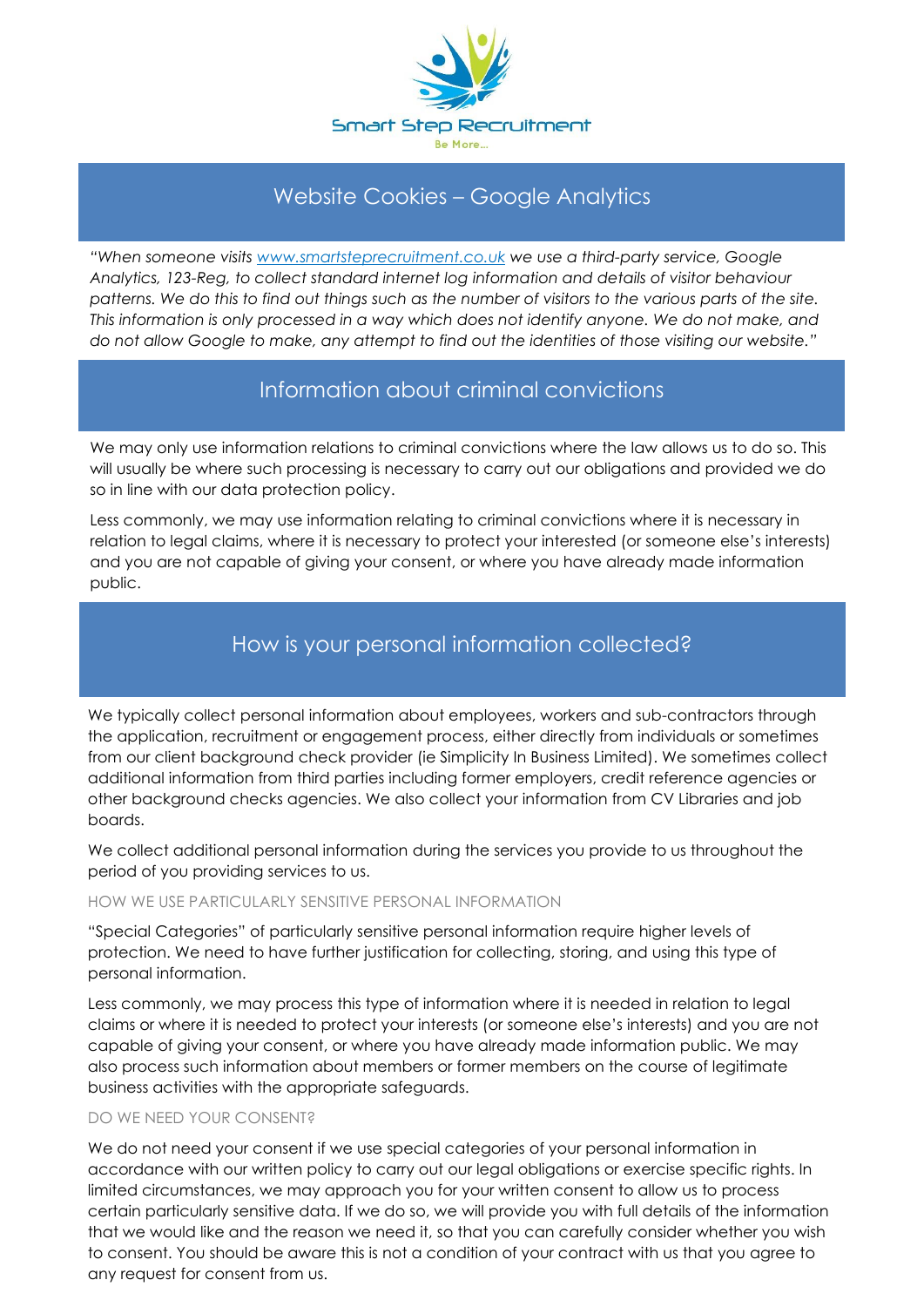

# Third Parties

*"We may share anonymised personal information with other organisations, particularly Within Motor Trade or Commercial companies England, who use this to set up interviews and see you work history for future employment."*

*We also use a company called "Simplicity" also known as "Simplicity in Business" trading as "Keen Thinking Limited" Simplicity has earned a reputation for being the UK's most innovative and fastest growing specialist provider of outsourced back office and financial solutions to the recruitment sector. We use them for invoice payments, their databases are GDPR approves, and more information can be found at https://www.simplicityinbusiness.co.uk/*

*Smart Step Recruitment NEVER send your CV or personal information without your say so first, you will know where we are sending you to as you will have the job specification, or you would have asked to be spec'd to the said client / Company.*

*"We will let them know about you and share your name and contact details with them, but they can't contact you unless you have agreed at interview or accepted employment from them. We will not share sensitive information without your authority."*

# Changes to the policy notice

Created **1st May 2018** by Rachel Julia Johnston – DPO

• To be reviewed September 2022 – Six years after trading as Smart Step Recruitment & Smart Step **Services** 

• Last Date of Review: **28th January 2022**

# Access to your personal information

Under GDPR, the data subject has the right to access and amend any of their personal data that we hold. To do this please see below:

*You are entitled to view, amend, or delete the personal information that we hold. Email your request to our data protection officer* [Rachel Johnston] email [rachel@smartsteprecruitment.co.uk]

### **Consent**

By consenting to this privacy notice you are giving us permission to process your personal data specifically for the purpose identified.

Consent is required for Smart Step Recruitment Limited to process both types of personal data, but it must be explicitly given. Where we are asking you for sensitive personal data we will always tell you why and how the information is used.